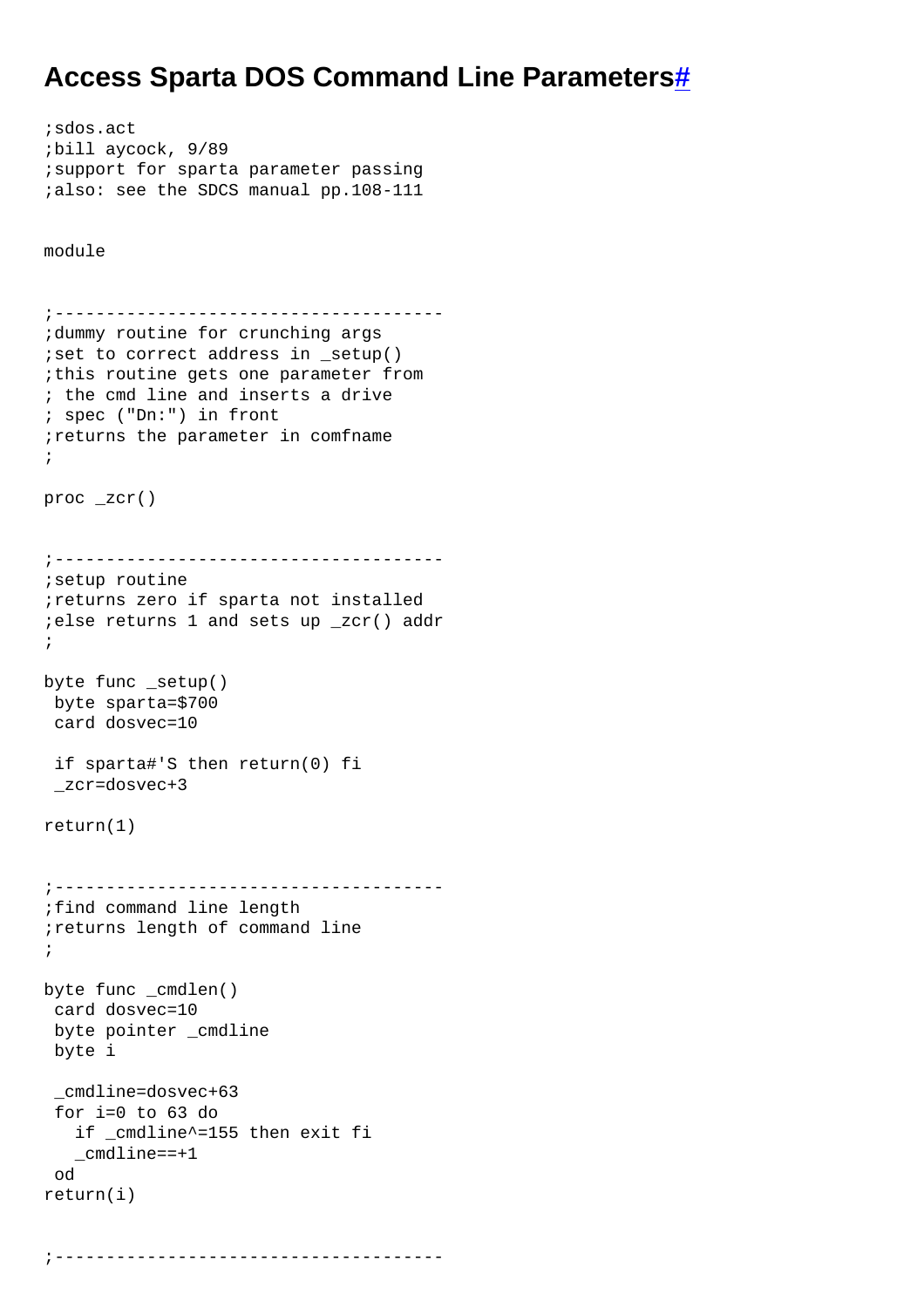```
;get entire command line
;pass addr of a 65-byte-long string
;returns entire cmd line in the string
;
proc _getcmds(byte array cmds)
  card dosvec=10
 byte pointer _cmdline
 byte i,j
  _cmdline=dosvec+63
 i= cmdlen()
  cmds^=i
  for j=1 to i do
   cmds(j) = _cmdline^* _cmdline==+1
  od
return
;--------------------------------------
;find how many parameters on cmd line
;returns number of parameters...
;
; INCLUDING PROGRAM NAME!
;
byte func _howmany()
 card dosvec=10
 byte pointer _argbuf
 byte pointer _bufoff
 byte i,j
  _argbuf=dosvec+33
  _bufoff=dosvec+10
 _bufoff<sup>^=0</sup>
  i=_cmdlen()
 i=0 while _bufoff^ < i do
   \_zcr()j == + 1 od
return(j)
;--------------------------------------
;get default drive number
;returns ASCII VALUE of default drive
;
byte func _ddrive()
  card dosvec=10
 byte pointer _argbuf2
 byte pointer _bufoff
 byte i
  _argbuf2=dosvec+34 ;2nd char of buffer
  _bufoff=dosvec+10
```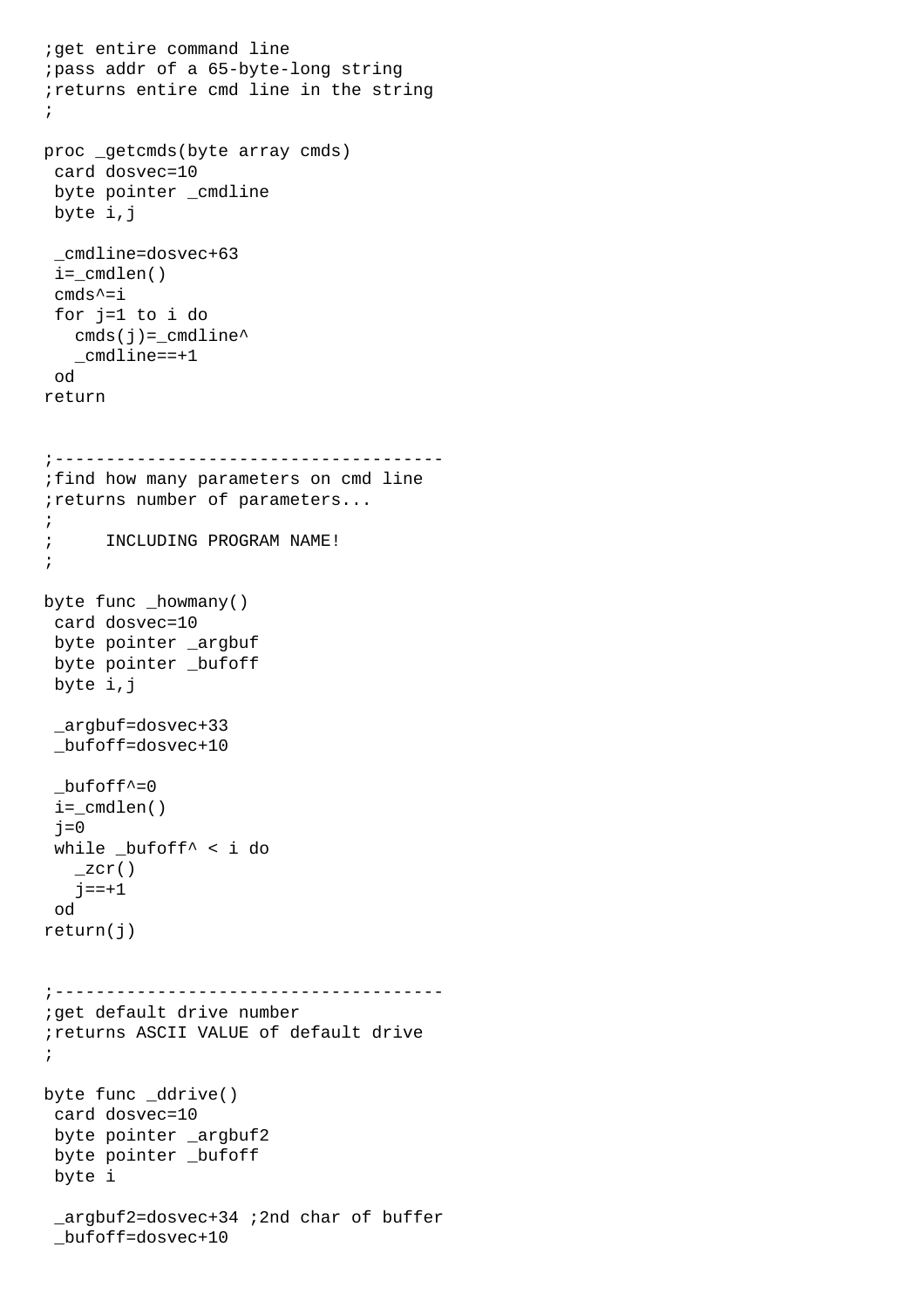```
_bufoff<sup>\sim=0</sup>
 for i=1 to _howmany() do ;skip _all_!
   \_zcr() od
  _zcr()
return(_argbuf2^)
;--------------------------------------
;get a specific parameter
;pass param number to get, and
; addr of a 29-byte-long string
;returns desired param in the string
;NOTE: param #0 is program name!
;
proc _getparm(byte which
               byte array parm)
 card dosvec=10
 byte pointer _argbuf
 byte pointer _bufoff
 byte i
 parm^=0
  if which>(_howmany()-1) then return fi
  _argbuf=dosvec+33
  _bufoff=dosvec+10
 _bufoff<sup>\sim=0</sup>
  for i=1 to which do ;skip to desired
   _zcr() i parameter
  od
 \_zcr() for i=1 to 28 do
   if _argbuf^=155 then exit fi
   param(i)=argbuf^*_{\text{argbuf}}==+1
  od
  parm^=i-1
return
;--------------------------------------
;demo routine
;this demonstrates the above routines
;
;NOTE: you MUST call _setup() and get
; a positive result before calling
; any of the other routines here...
; otherwise, it's crash city!
;
proc demo()
 byte array parameter(29)
 byte array command(65)
```